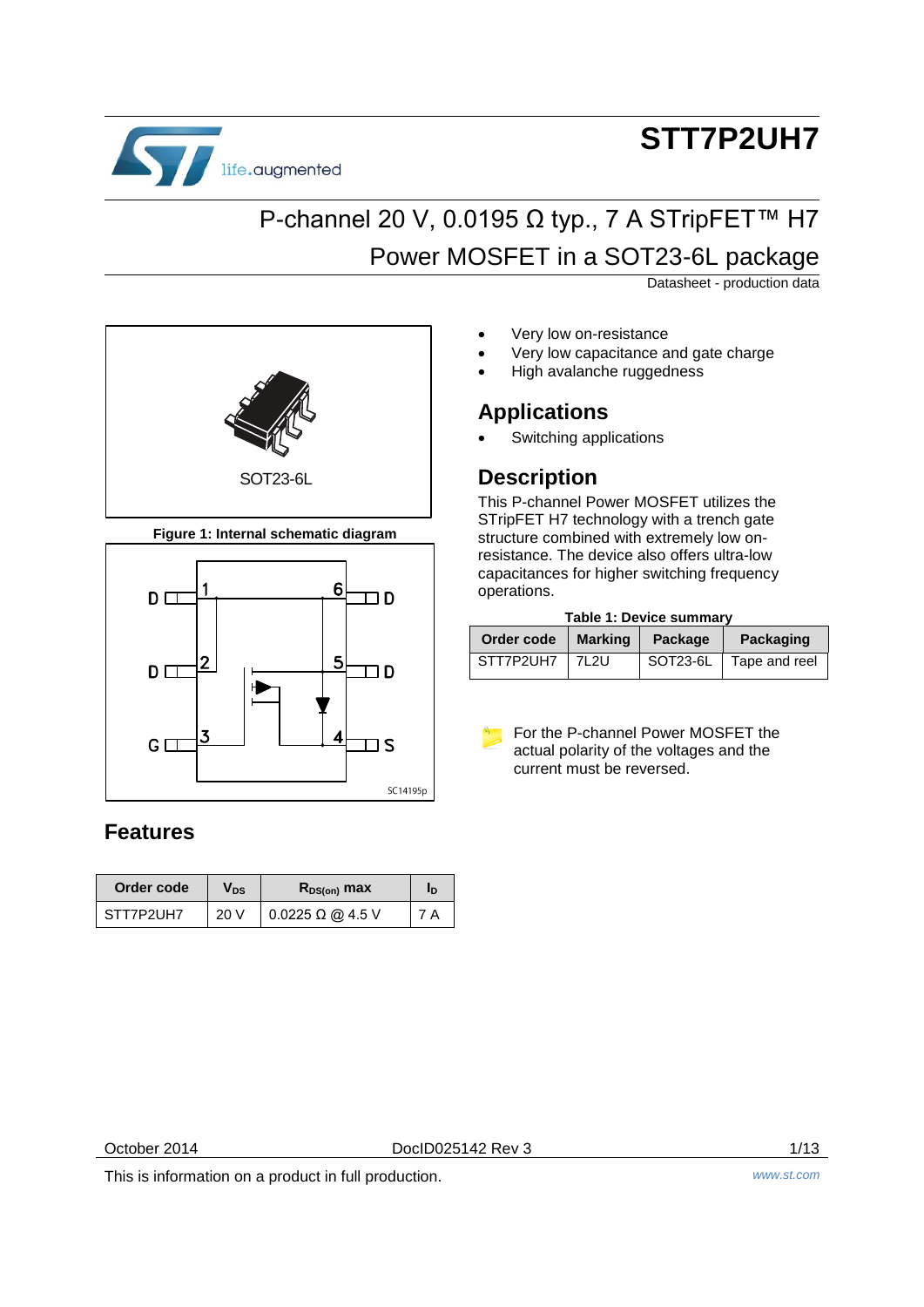### **Contents**

| $1 \quad$               |  |  |
|-------------------------|--|--|
| $2^{\circ}$             |  |  |
|                         |  |  |
| 3 <sup>1</sup>          |  |  |
| $\overline{\mathbf{4}}$ |  |  |
|                         |  |  |
| $5\phantom{.0}$         |  |  |

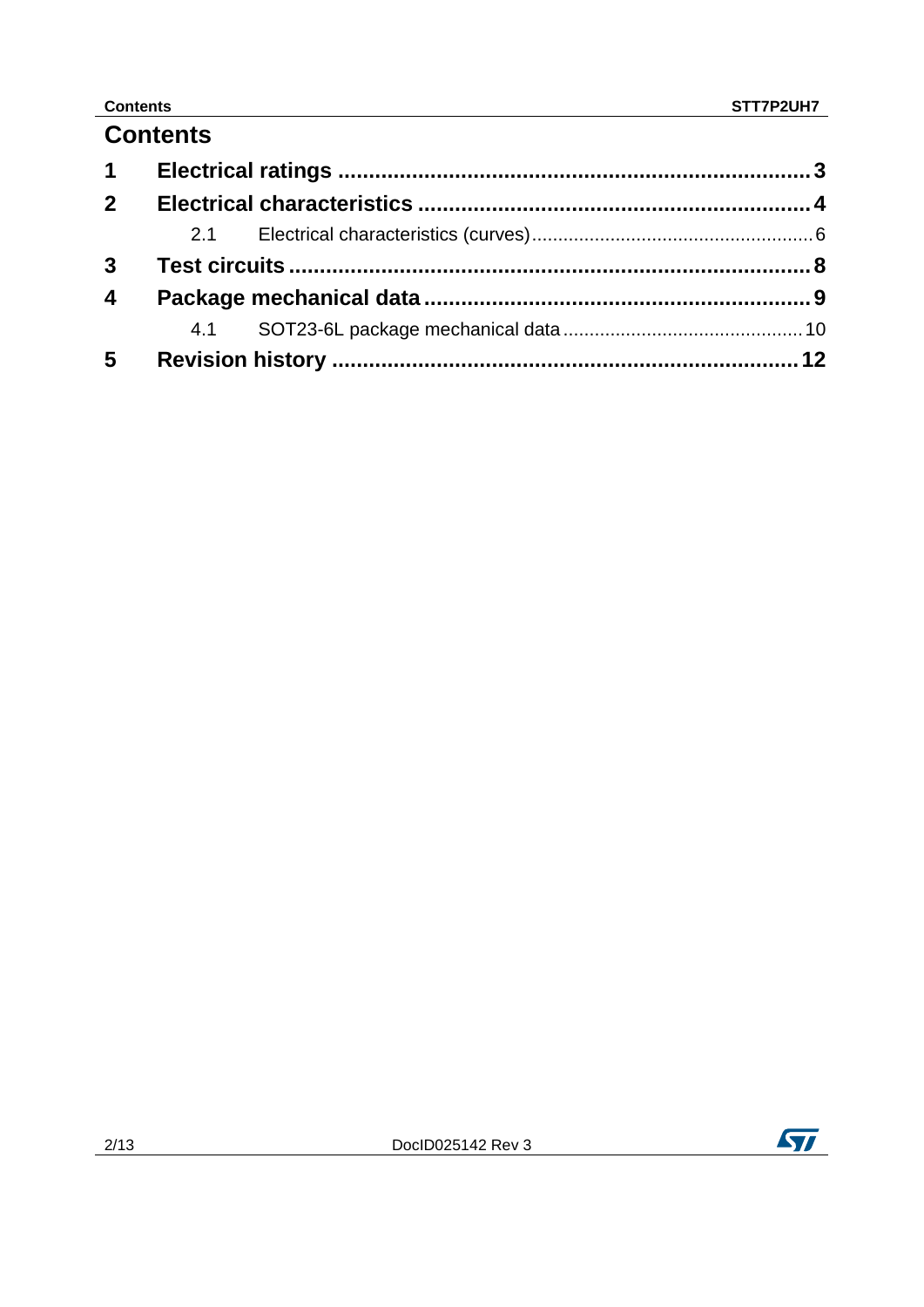### <span id="page-2-0"></span>**1 Electrical ratings**

| <b>Symbol</b>           | <b>Parameter</b>                                                    | Value       | <b>Unit</b> |
|-------------------------|---------------------------------------------------------------------|-------------|-------------|
| $V_{DS}$                | Drain-source voltage                                                | 20          | V           |
| $V_{GS}$                | Gate-source voltage                                                 | ±8          | V           |
| ΙD                      | Drain current (continuous) at $T_{\text{pcb}} = 25 \text{ °C}$      | 7           | Α           |
| ΙD                      | Drain current (continuous) at $T_{\text{pcb}} = 100 \text{ °C}$     | 4.4         | A           |
| $I_{DM}$ <sup>(1)</sup> | Drain current (pulsed)                                              | 28          | A           |
| $P_{TOT}$               | Total dissipation at $T_{\text{pcb}} = 25 \text{ }^{\circ}\text{C}$ | 1.6         | W           |
| $T_{\text{stg}}$        | Storage temperature                                                 | - 55 to 150 | °C          |
| T,                      | Max. operating junction temperature                                 | 150         | °C          |

#### **Notes:**

<span id="page-2-1"></span> $<sup>(1)</sup>$ Pulse width limited by safe operating area</sup>

#### **Table 3: Thermal data**

| Symbol              | <b>Parameter</b>                    | <b>Value</b> | Unit |
|---------------------|-------------------------------------|--------------|------|
| $R_{\text{th-PCb}}$ | Thermal resistance junction-pcb max | 78           | ℃⁄W  |

#### **Notes:**

<span id="page-2-2"></span> $(1)$ When mounted on 1inch<sup>2</sup> FR-4 board, 2 oz Cu



For the P-channel Power MOSFET the actual polarity of the voltages and the current must be reversed.

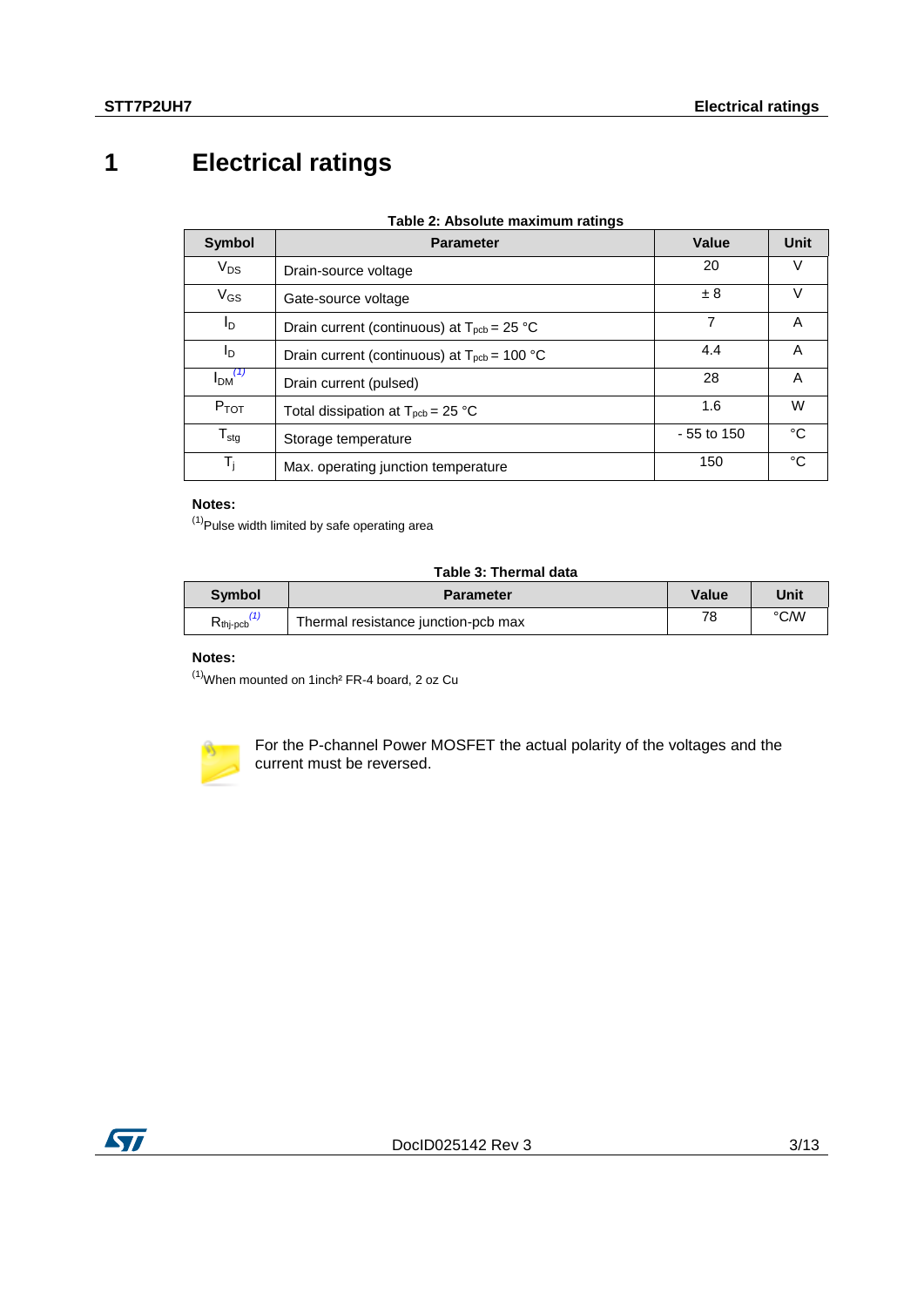### **2 Electrical characteristics**

<span id="page-3-0"></span> $(T<sub>C</sub> = 25 °C$  unless otherwise specified)

<span id="page-3-1"></span>

| <b>Symbol</b>                                        | <b>Parameter</b>                   | <b>Test conditions</b>                 | Min. | Typ.   | Max.   | <b>Unit</b> |
|------------------------------------------------------|------------------------------------|----------------------------------------|------|--------|--------|-------------|
| $V_{(BR)DSS}$                                        | Drain-source breakdown<br>voltage  | $V_{GS} = 0$ , $I_D = 250 \mu A$       | 20   |        |        | V           |
| $I_{DSS}$                                            | Zero gate voltage<br>drain current | $V_{GS} = 0.$ $V_{DS} = 20$ V          |      |        | 1      | μA          |
| l <sub>GSS</sub>                                     | Gate-body leakage<br>current       | $V_{DS} = 0$ , $V_{GS} = \pm 5$ V      |      |        | ± 5    | μA          |
| $V_{GS(th)}$                                         | Gate threshold voltage             | $V_{DS} = V_{GS}$<br>$I_D = 250 \mu A$ | 0.4  |        | 1      | V           |
|                                                      |                                    | $V_{GS}$ = 4.5 V, $I_D$ = 3.5 A        |      | 0.0195 | 0.0225 | Ω           |
| Static drain-source<br>$R_{DS(on)}$<br>on-resistance |                                    | $V_{GS}$ 2.5 V, $I_D$ = 3.5 A          |      | 0.02   | 0.025  | Ω           |
|                                                      |                                    | $V_{GS}$ = 1.8 V, $I_D$ = 3.5 A        |      | 0.036  | 0.043  | Ω           |
|                                                      |                                    | $V_{GS}$ = 1.5 V, $I_D$ = 3.5 A        |      | 0.05   | 0.085  | Ω           |

### **Table 4: On /off states**

#### **Table 5: Dynamic**

<span id="page-3-2"></span>

| Symbol           | <b>Parameter</b>                | <b>Test conditions</b>                            | Min.                     | Typ. | Max. | <b>Unit</b> |
|------------------|---------------------------------|---------------------------------------------------|--------------------------|------|------|-------------|
| $C_{iss}$        | Input capacitance               |                                                   |                          | 2390 |      | pF          |
| $C_{\text{oss}}$ | Output capacitance              | $V_{GS} = 0$ , $V_{DS} = 16$ V,                   |                          | 220  |      | pF          |
| C <sub>rss</sub> | Reverse transfer<br>capacitance | $f = 1$ MHz                                       | $\overline{\phantom{0}}$ | 188  |      | pF          |
| $Q_g$            | Total gate charge               |                                                   |                          | 22   |      | nC          |
| $Q_{gs}$         | Gate-source charge              | $V_{DD}$ = 16 V, $I_D$ = 7 A,<br>$V_{GS} = 4.5 V$ |                          | 4.2  |      | nC          |
| $Q_{gd}$         | Gate-drain charge               |                                                   |                          | 3.6  |      | nC          |

#### **Table 6: Switching times**

<span id="page-3-3"></span>

| Symbol              | <b>Parameter</b>    | <b>Test conditions</b>              | Min. | Typ. | <b>Max</b> | Unit |
|---------------------|---------------------|-------------------------------------|------|------|------------|------|
| $t_{d(on)}$         | Turn-on delay time  |                                     |      | 12.5 |            | ns   |
| t,                  | Rise time           | $V_{DD} = 16$ V, $I_D = 7$ A,       |      | 30.5 |            | ns   |
| $t_{d(\text{off})}$ | Turn-off delay time | $R_G = 1 \Omega$ , $V_{GS} = 4.5 V$ |      | 128  |            | ns   |
| t                   | Fall time           |                                     |      | 84.5 |            | ns   |

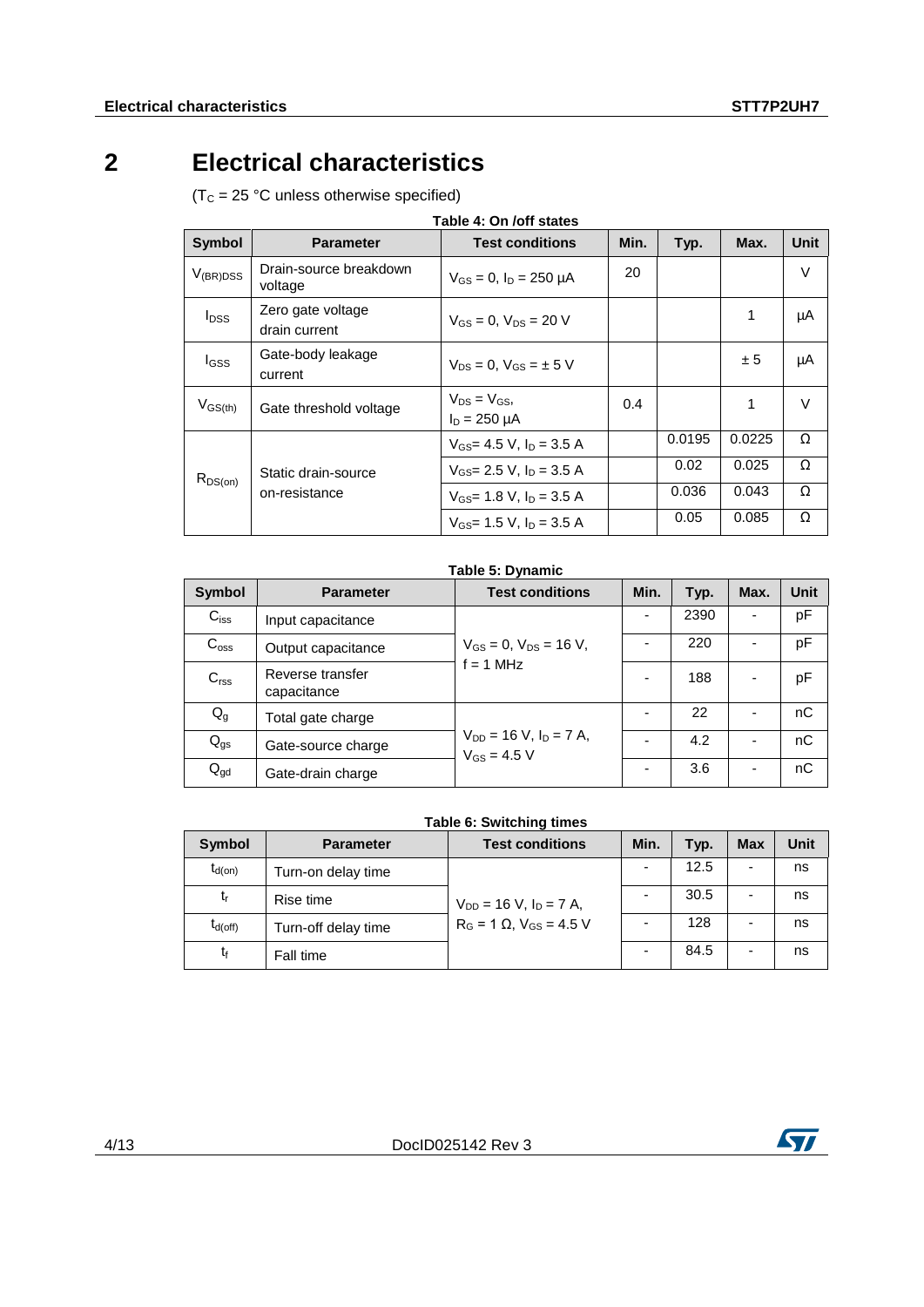<span id="page-4-2"></span>

| <b>Symbol</b>                    | <b>Parameter</b>                                   | <b>Test conditions</b>         | Min. | Typ. | Max. | <b>Unit</b> |
|----------------------------------|----------------------------------------------------|--------------------------------|------|------|------|-------------|
| <b>I</b> SD                      | Source-drain current                               |                                |      |      |      | A           |
| $I_{SDM}$ <sup>(1)</sup>         | Source-drain current (pulsed)                      |                                |      |      | 28   | A           |
| $\mathsf{V}_{\mathsf{SD}}^{(2)}$ | Forward on voltage<br>$I_{SD} = 1$ A, $V_{GS} = 0$ |                                |      |      |      |             |
| $t_{rr}$                         | Reverse recovery time                              | $V_{DD} = 16 V$                |      | 15.8 |      | ns          |
| $Q_{rr}$                         | Reverse recovery charge                            | $di/dt = 100$ A/ms, $I_{SD} =$ |      | 5.9  |      | nC          |
| <b>IRRM</b>                      | Reverse recovery current                           | 1 A                            |      | 0.7  |      | Α           |

### **Table 7: Source drain diode**

#### **Notes:**

<span id="page-4-0"></span> $(1)$ Pulse width limited by safe operating area.

<span id="page-4-1"></span> $(2)$ Pulsed: pulse duration = 300 ms, duty cycle 1.5%



For the P-channel Power MOSFET the actual polarity of the voltages and the current must be reversed.

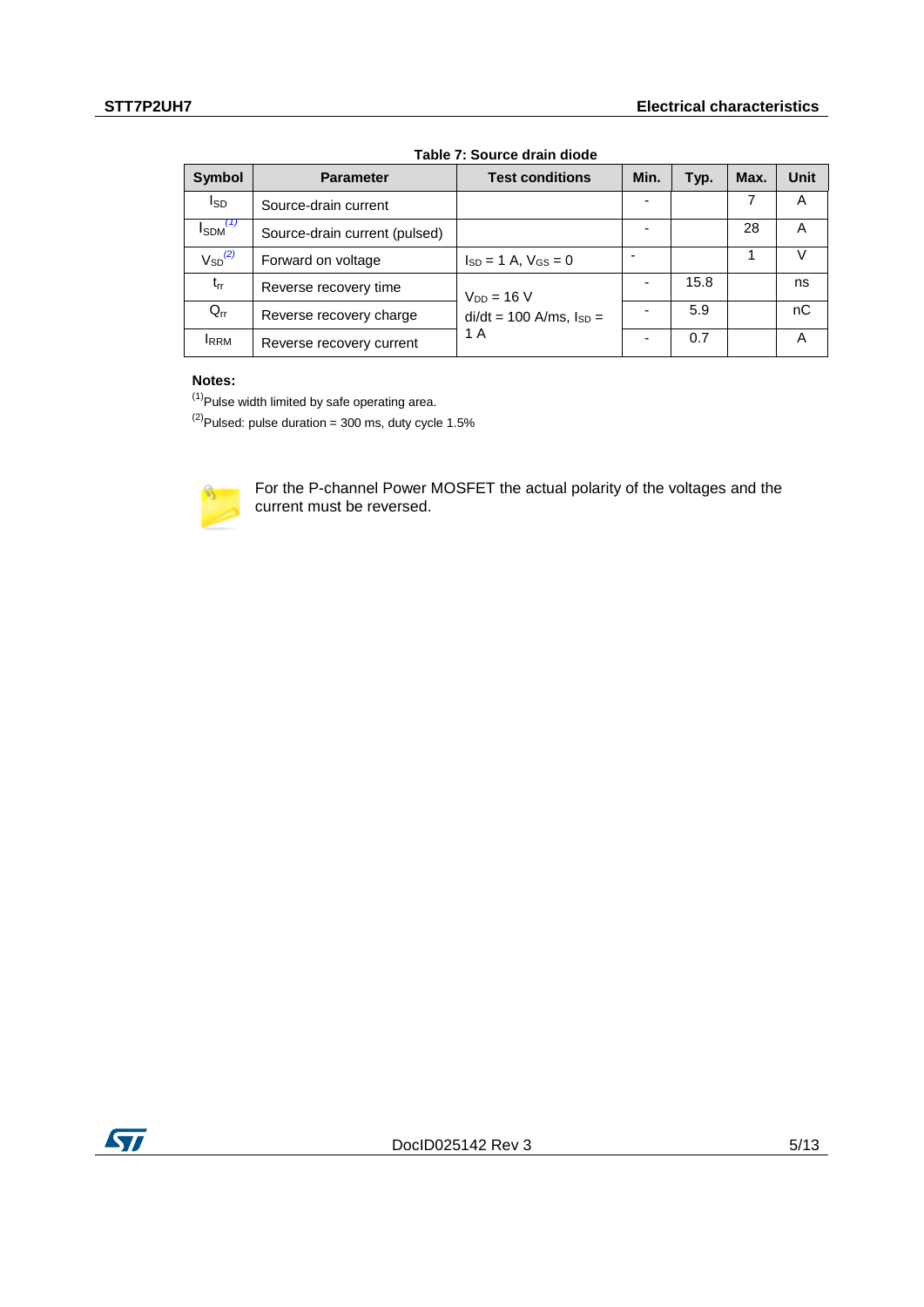### **2.1 Electrical characteristics (curves)**

<span id="page-5-0"></span>





6/13 DocID025142 Rev 3

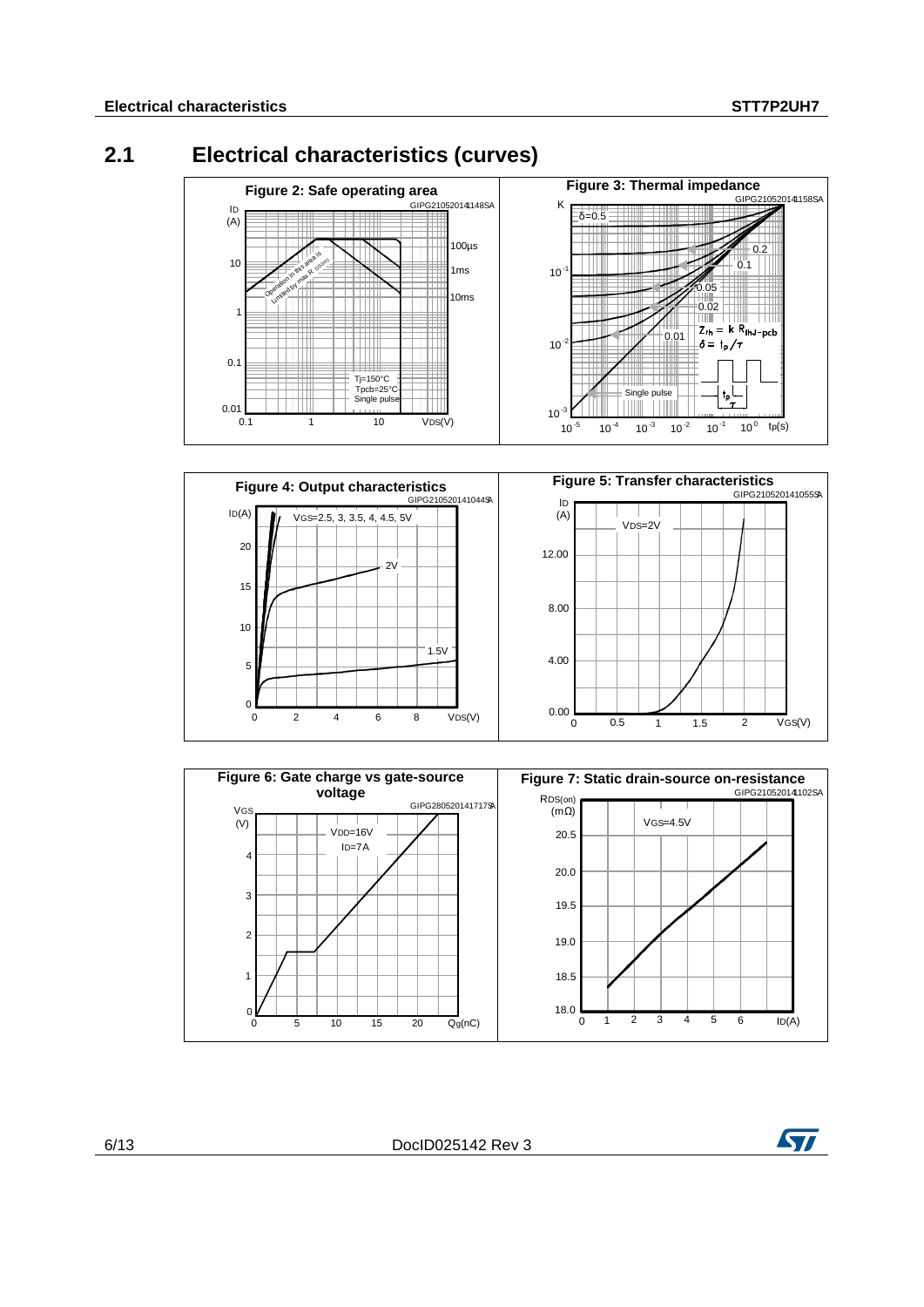ST







DocID025142 Rev 3 7/13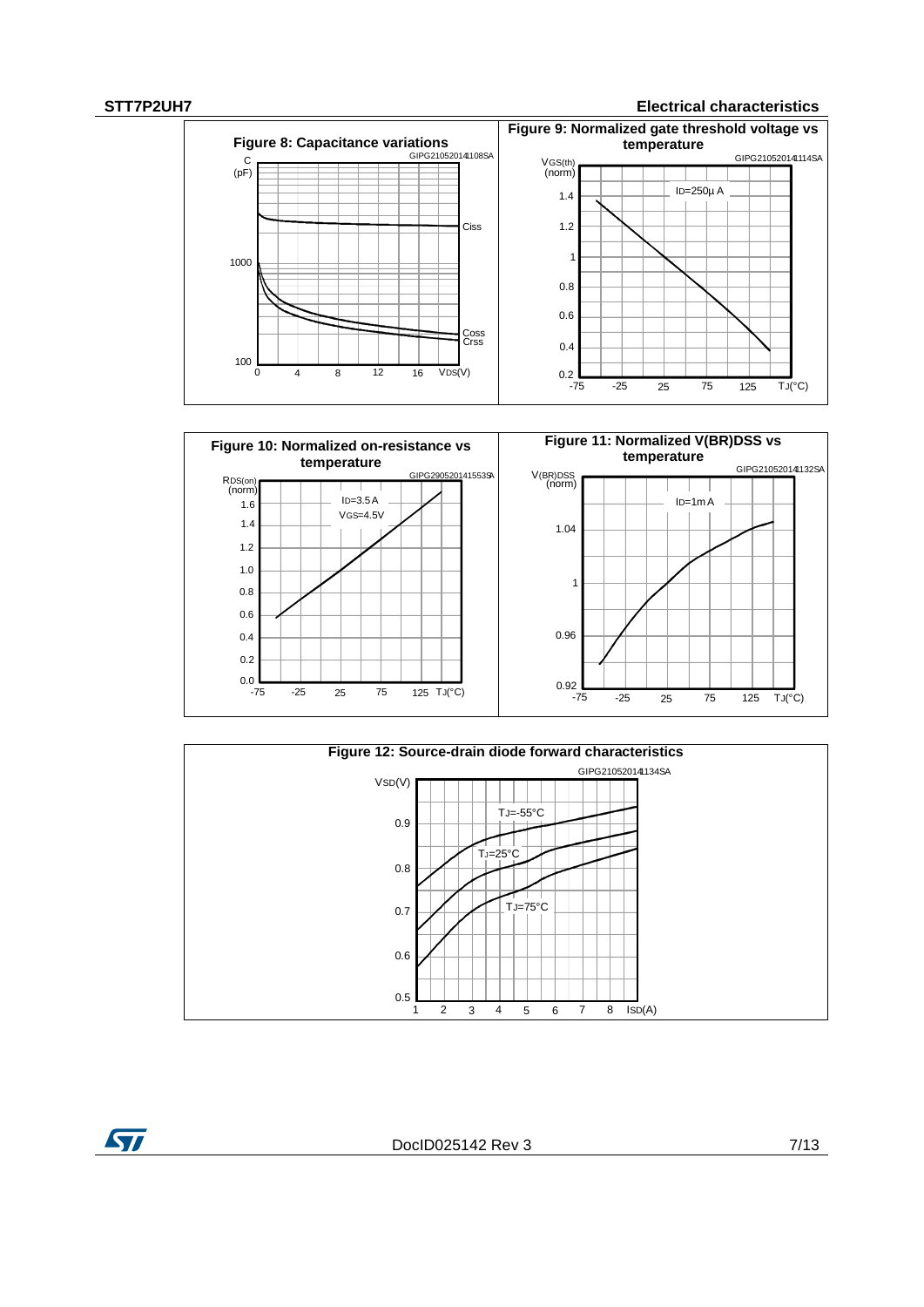### **3 Test circuits**

<span id="page-7-0"></span>



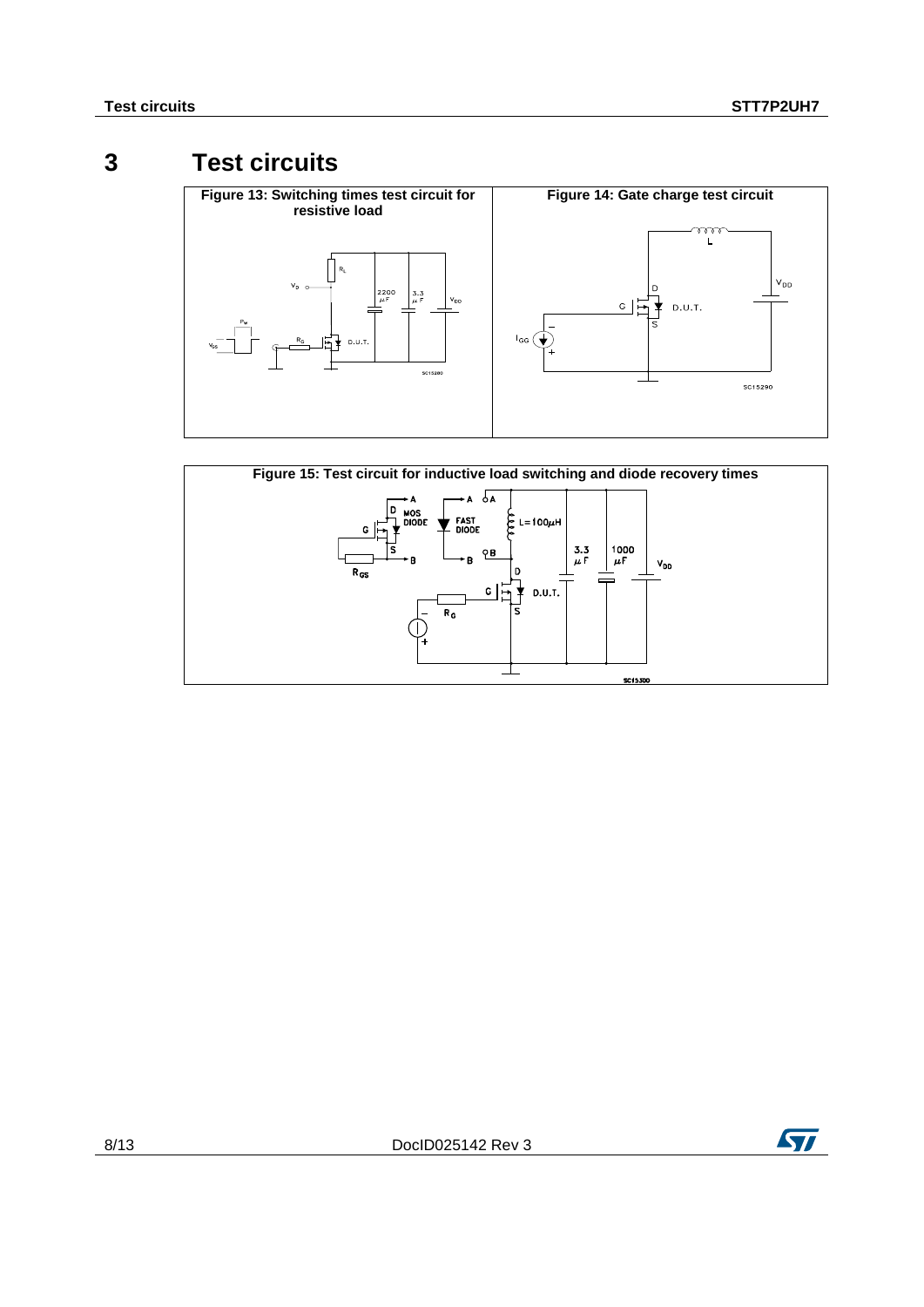### **4 Package mechanical data**

<span id="page-8-0"></span>In order to meet environmental requirements, ST offers these devices in different grades of ECOPACK<sup>®</sup> packages, depending on their level of environmental compliance. ECOPACK<sup>®</sup> specifications, grade definitions and product status are available at: *www.st.com*. ECOPACK® is an ST trademark.

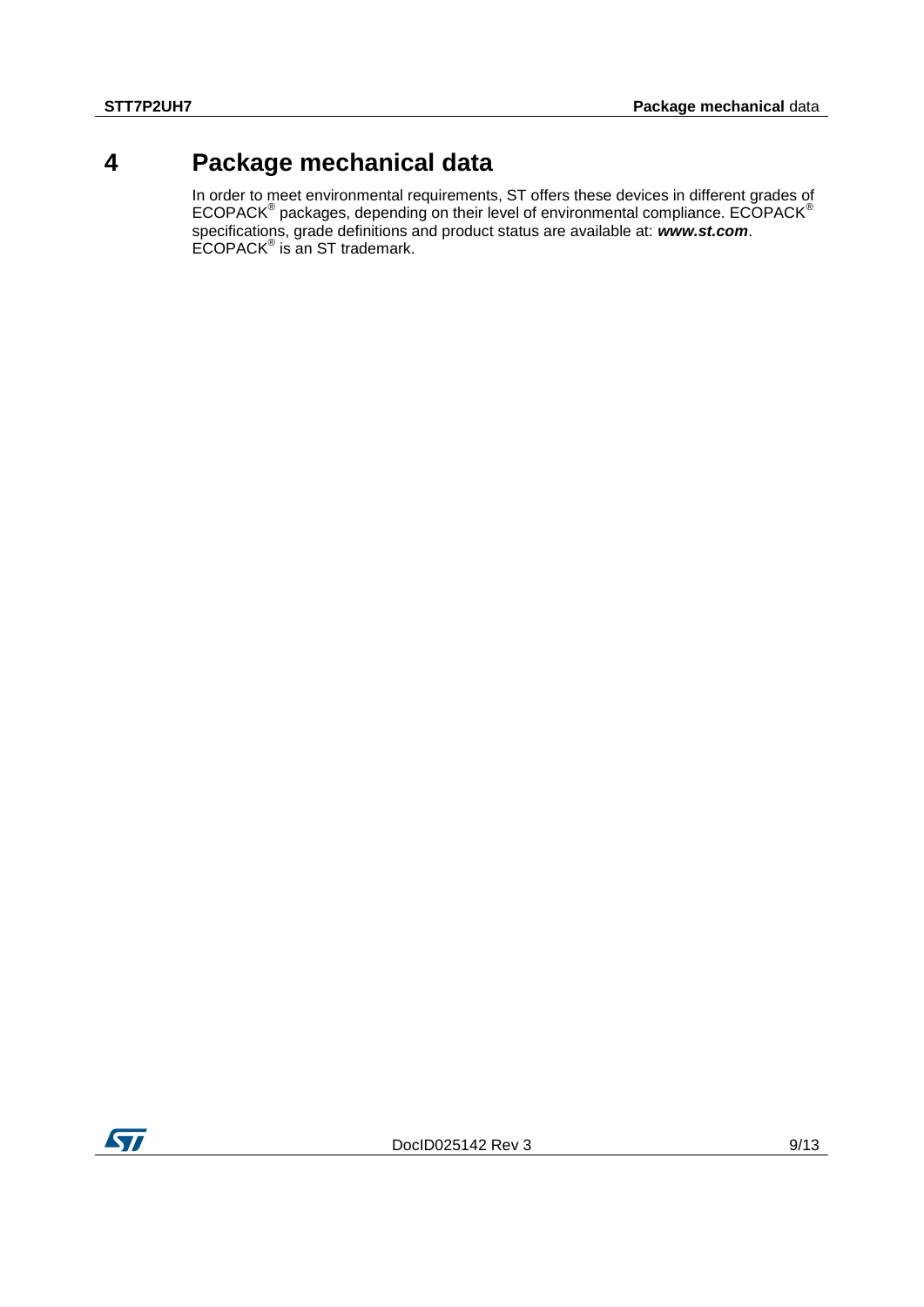### **4.1 SOT23-6L package mechanical data**

<span id="page-9-0"></span>

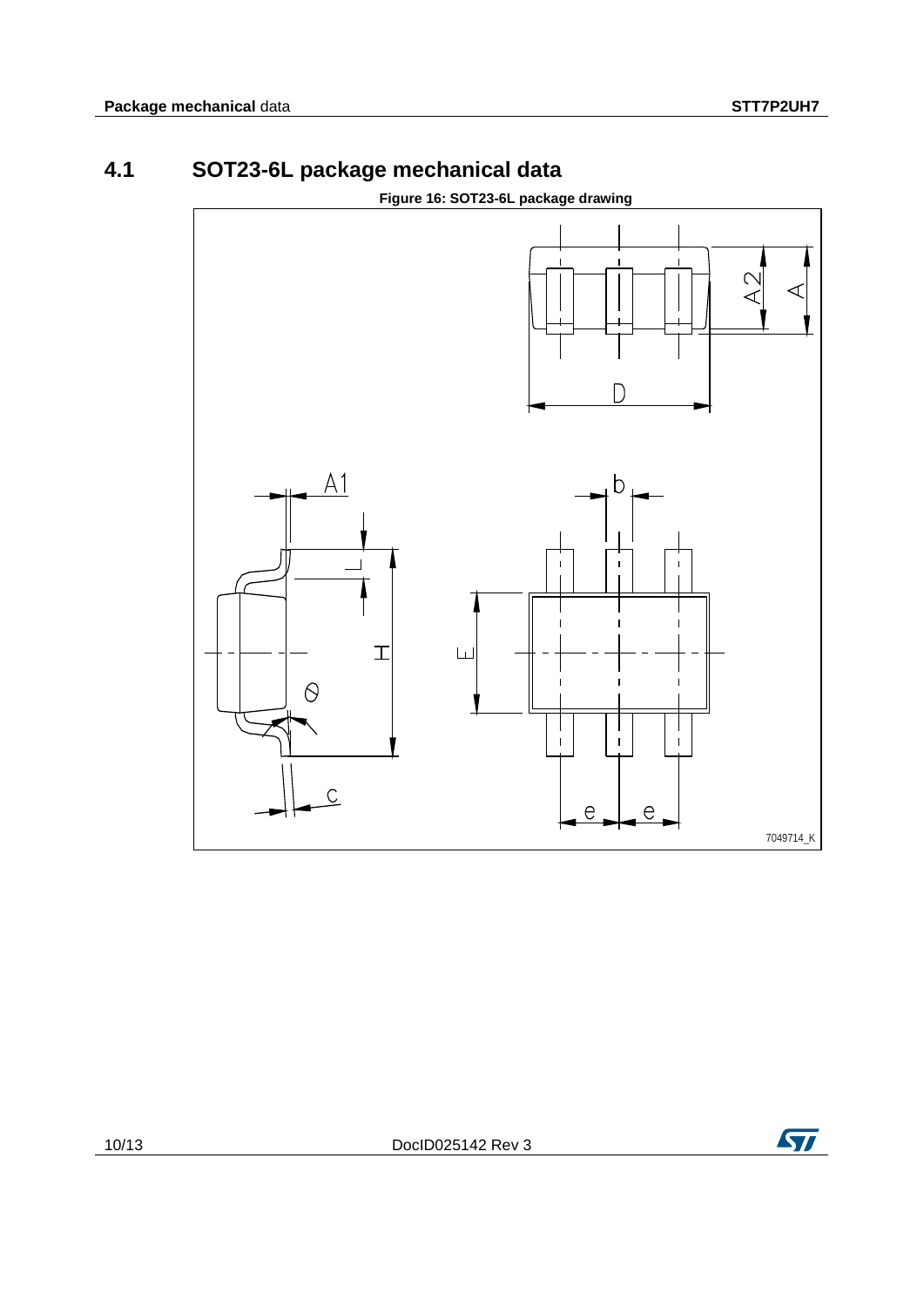**STT7P2UH7 Package mechanical** data

| Dim.           | mm    |       |       |  |  |
|----------------|-------|-------|-------|--|--|
|                | Min.  | Typ.  | Max.  |  |  |
| A              |       |       | 1.25  |  |  |
| A <sub>1</sub> | 0.00  |       | 0.15  |  |  |
| A2             | 1.00  | 1.10  | 1.20  |  |  |
| $\mathsf{b}$   | 0.36  |       | 0.50  |  |  |
| $\overline{C}$ | 0.14  |       | 0.20  |  |  |
| D              | 2.826 | 2.926 | 3.026 |  |  |
| E              | 1.526 | 1.626 | 1.726 |  |  |
| e              | 0.90  | 0.95  | 1.00  |  |  |
| H              | 2.60  | 2.80  | 3.00  |  |  |
| L              | 0.35  | 0.45  | 0.60  |  |  |
| $\theta$       | 0 °C  |       | 8 °C  |  |  |



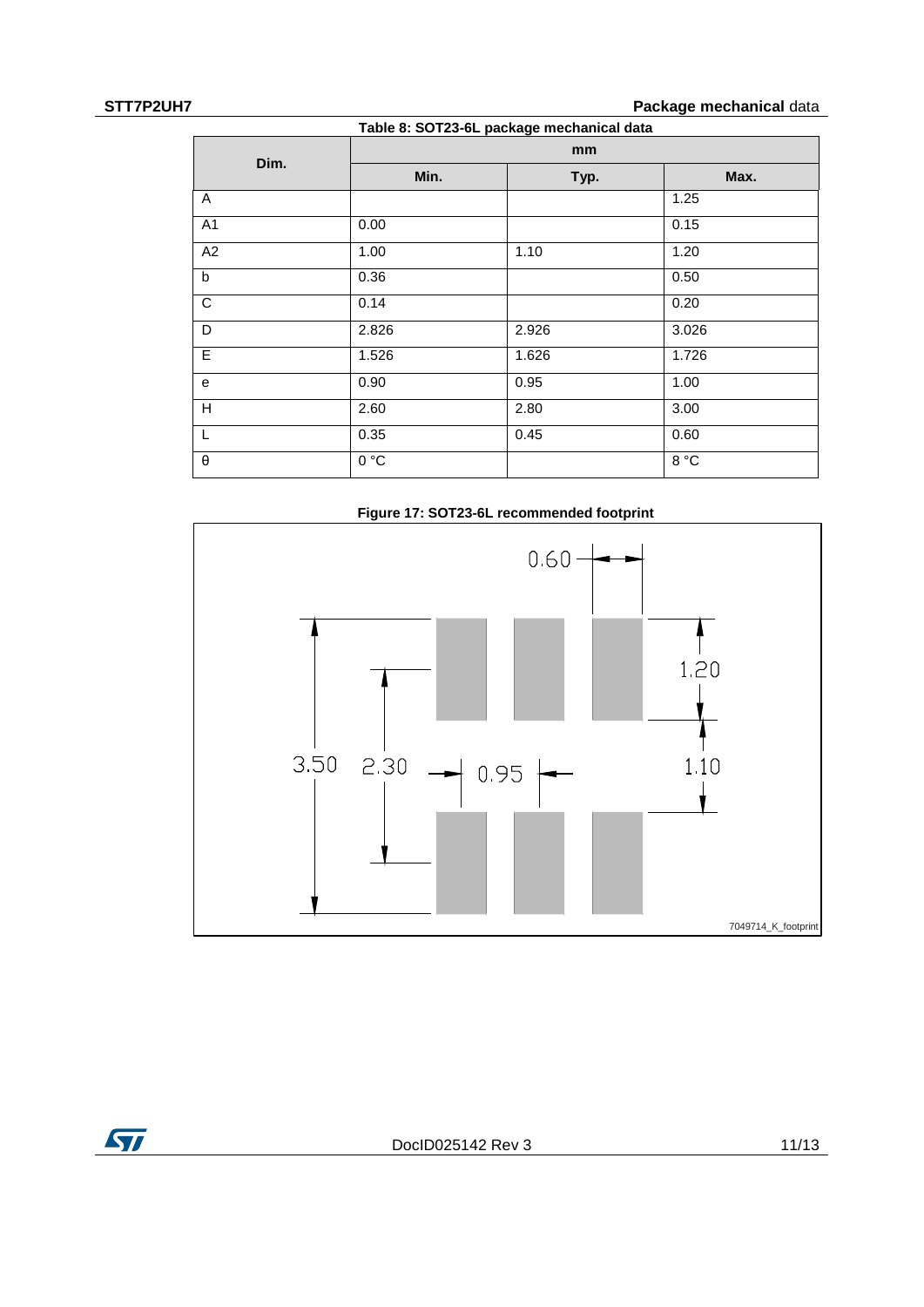## **5 Revision history**

**Table 9: Document revision history**

<span id="page-11-0"></span>

| Date        | <b>Revision</b> | <b>Changes</b>                                                                                                                                                                                                                                                                                                                                                                                                                                                                                                      |
|-------------|-----------------|---------------------------------------------------------------------------------------------------------------------------------------------------------------------------------------------------------------------------------------------------------------------------------------------------------------------------------------------------------------------------------------------------------------------------------------------------------------------------------------------------------------------|
| 26-Aug-2013 | 1               | First release.                                                                                                                                                                                                                                                                                                                                                                                                                                                                                                      |
| 04-Jun-2014 | $\mathfrak{p}$  | Document status promoted from target data to production data<br>Modified: title<br>Modified: R <sub>DS(on)</sub> max value in cover page<br>Modified: R <sub>DS(on)</sub> (typical and maximum) values in Table 4: "On /off<br>states"<br>Modified: the entire typical values in Table 5: "Dynamic", Table 6:<br>"Switching times" and Table 7: "Source drain diode"<br>Added: Section 2.1: "Electrical characteristics (curves)"<br>Updated: Section 4.1: "SOT23-6L package mechanical data"<br>Minor text changes |
| 02-Oct-2014 | 3               | Updated title, features and description in cover page.<br>Updated Table 4: "On /off states".<br>Minor text changes.                                                                                                                                                                                                                                                                                                                                                                                                 |